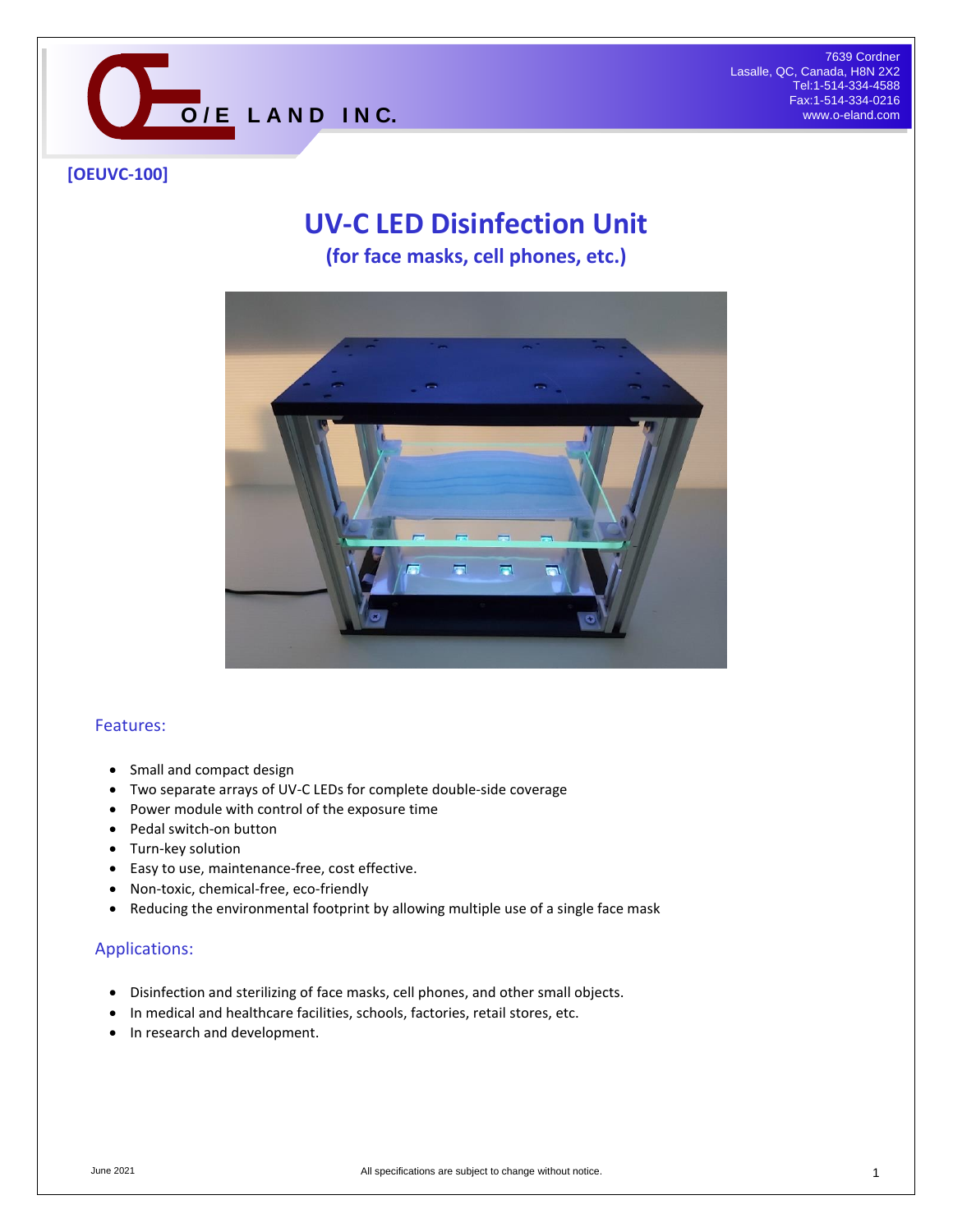<sup>7639</sup> Cordner Lasalle, QC, Canada, H8N 2X2<br>
Tel:1-514-334-4588<br> **O** */* **E L A N D I N C.** *Canada, H8N 2X2*<br>
Tel:1-514-334-4588<br>
Fax:1-514-334-0216 Tel:1-514-334-4588 Fax:1-514-334-0216 www.o-eland.com

#### Product description:

The UV light, with its unique wavelength between 200 and 300 nm, is capable of inactivating microorganisms, such as bacteria, viruses, and protozoa. UV-C light can destroy their DNA, causing them to lose their ability to reproduce and therefore die, achieving the effect of disinfection and sterilization. Also, UV light can demolish all the chemical contaminants like pesticides, industrial solvents, and pharmaceuticals.

The UV-C LED for disinfection offers a small and compact solution for disinfection and sterilizing of face mask, cell phones, etc. It features two separate arrays of powerful UV-LEDs, which are mounted on the bottom and top of the enclosure. The object to be disinfected is placed on a transparent quartz plate in the middle of the two UV-C LED arrays. The inside surfaces of the lamp enclosure are designed to provide multiple reflections of the light, which results in continuous and effective exposure of the object that needs to be disinfected. UV-C LED works quickly, safely, and is easy to install, use and no regular maintenance is needed.

The UV-C LED disinfection unit comes in a turn-key solution, which also includes power supply module, and pedal foot switch. The power supply module features a built-in timer, with which the user can adjust the exposure time. With the pedal switch, lamp emission can be easily enabling with foot.

The device is environmentally friendly. There are no harmful substances, it is toxic-free, as no poisonous chemical are being left behind after use. Due to its a physical process, there is no use of harsh chemicals as in standard cleaning and sanitizing products. When disinfected, a single-use face mask can be re-used multiple times, which is reducing the environmental footprint as less waste would be generated.

#### Product specifications:

| <b>Parameter</b>                                   | <b>Unit</b>  | <b>Value</b>        |
|----------------------------------------------------|--------------|---------------------|
| <b>Wavelength Range</b>                            | nm           | $265 - 275$         |
| Radiant flux (total)                               | W            | $0.6 - 1.0$         |
| Dimensions of lamp, LxWxH                          | mm           | 250x150x220         |
| Dimensions of object to be sterilized (max), LxWxH | mm           | 200x150x100         |
| Power supply module                                |              | AC 110-240V/50-60Hz |
| Timer adjust                                       |              | $1 s - 9999$ min    |
| Pedal foot switch                                  |              | included            |
| Operating temperature                              | $^{\circ}$ C | $5 - 45$            |